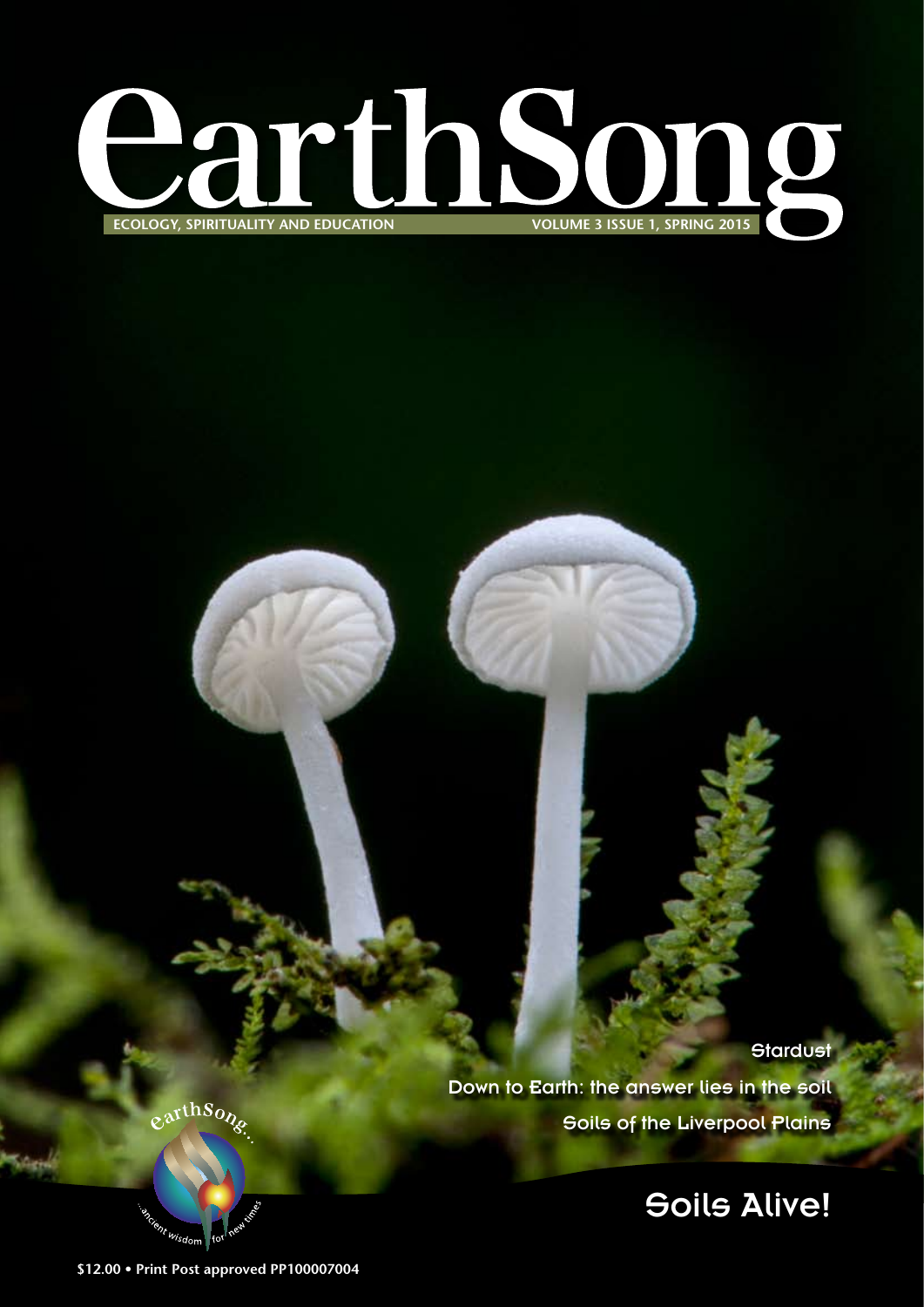## Unearthing A Foray into Fungal Underworlds

Alison Pouliot

**K WAE** *One of the wonders of a walk in the bush, or even at times in suburbia, is the vast array of fungi in such a variety of shapes and colours. These often small beings work away at their tasks on fallen logs, between rocks, up tree trunks and any corner where there is some moisture and a host to participate in Earth's continuous recycling processes. The article engages us in a journey of wonder into their world.*

**PLUNGE MY HAND** into the hollow interior of a rotting log.<br>Centipedes scuttle out tailed by a scrambling procession of spineless<br>inhabitants. I'm witnessing something hollow interior of a rotting log. Centipedes scuttle out tailed by a scrambling procession of spineless that should make the hearts of every farmer and gardener sing – the creation of soil. Pedogenesis. Soil evolution.

An alliance of industrious and mostly unseen organisms – bacteria, invertebrates and fungi – all toil away to deconstruct their woody dwelling. On this old and eroded continent, blown clean of most of its topsoil, witnessing soil in the making inspires new ways of imagining and conceiving the preciousness of this resource. As the foundation of life, soil embodies the dynamic nourishing and flourishing of the teeming unseen, in which life also ends. It is the most biologically diverse and intensely productive part of almost every terrestrial ecosystem, the 'interface between geology and biology, the bridge between the dead world of rock and the bustling realm of life'.1 Soil shelters the intimate interconnectivities of these organisms whose actions support the biosphere. Soil maintains hydrological cycles, sequesters carbon and stabilises

climate. It filters, absorbs, buffers and stores, making life possible on earth. Its inhabitants add to the organic layer, catalyse chemical reactions, recycle nutrients, stucture soil, fix atmospheric nitrogen, regulate water, suppress disease and collectively underpin the overall health, fertility and productivity of the soil. In this article I delve into the soil-making processes of a seldom considered group of organisms – the Kingdom Fungi.

Fungi enter the consciousness of those attuned to their existence mostly via the sexual expressions of their being. Fungal fruitbodies manifest in the familiar forms of mushrooms, but also in curious configurations shaped like brains, antlers, corals, phalluses and goblets. The imperative to reproduce through the production and dispersal of spores compels the evolution of these diverse morphological forms,

**Every eucalypt relies on subterranean relationship with fungi to maintain its vigour and vitality.**



**Fungi underpin soils enabling forests to flourish.**

**Fungal mycelium creeps through the litter, secreting enzymes that break it down.**

12 • *EarthSong* Volume 3 • Issue 1, Spring 2015

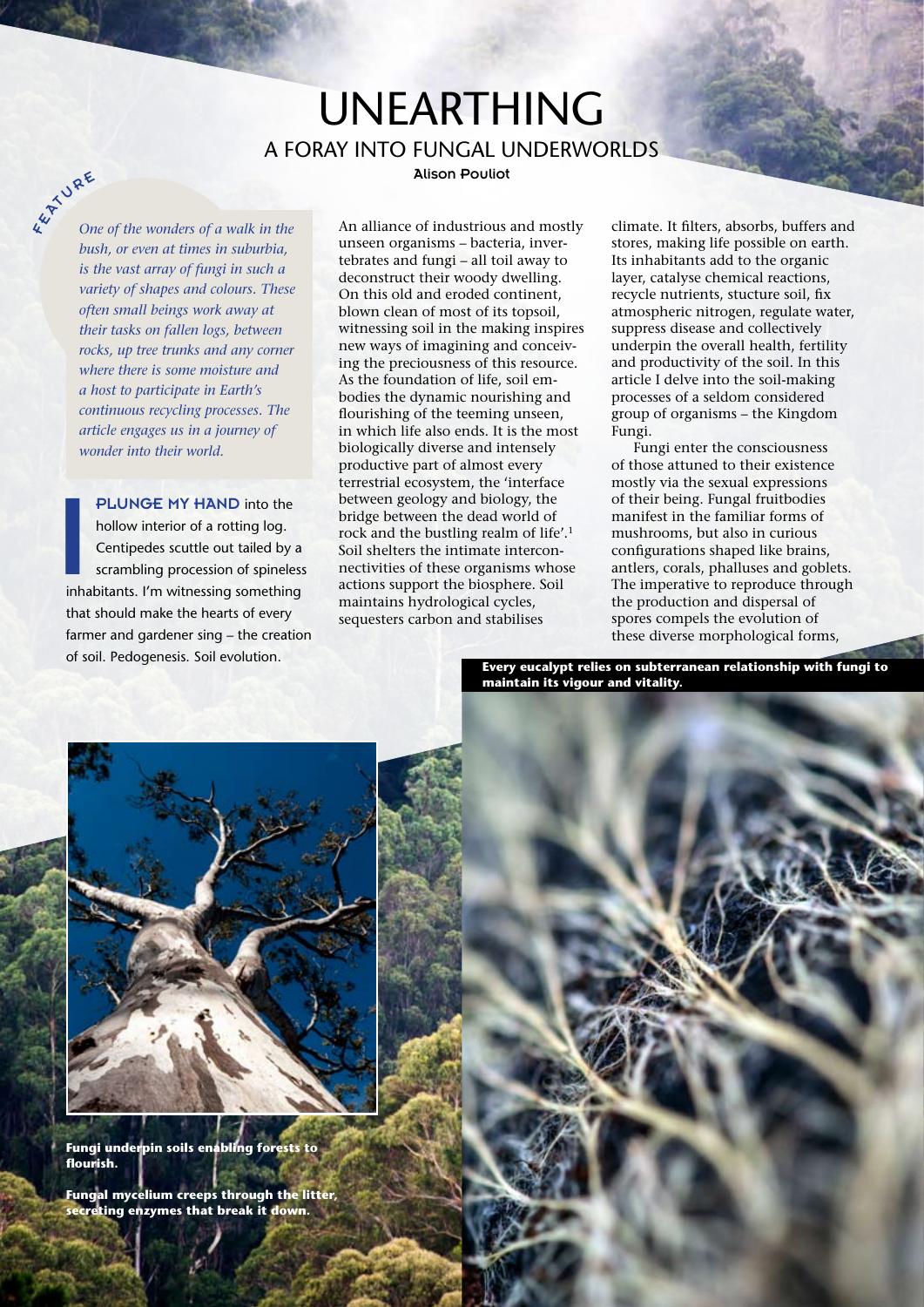underpinning the success of fungi as some of the oldest (500+mya) and most ubiquitous organisms on earth. Fungal fruitbodies have also alerted us to the otherwise largely inconspicuous existence of underground mycelia. As one ascends from their often-flamboyant sexual expression into the subterrain, fungi become even more astonishingly arcane. Mycelia in all their vast literal and metaphorical manifestations arguably eclipse their albeit remarkable reproductive structures. Mycelia provide a tapestry of interconnectivity between soils, organisms, kingdoms and systems across scales of time and space. It is also mycelia that perpetuate our own evolution and existence as a nexus of connectivity, communication, life and death.

Fungi occupy this transitional continuum between life and death, as architects of both, constantly transforming and configuring their environments. That we commonly treat soils like dirt implies a gross misunderstanding of the role of fungi in terrestrial ecosystems. Fungi maintain soils by providing soil architecture through expansive scaffolds of mycelia. These mycelial scaffolds bind soils and aerate them by creating spaces between soil particles, allowing the slow and gentle percolation of water. The significance of fungi in soils becomes even more apparent when one examines their 'modes of existence'. Fungi have evolved essentially two trophic modes or ways of nourishing themselves – they either rot stuff or muster the help of others. The lichens epitomise the latter, but other fungi also engage various symbiotic strategies. Along with bacteria and invertebrates, fungi are major decomposers or recyclers of organic matter. They are known as saprobes. Most fungi are saprobes and have been deconstructing the planet for a good half billion years.<sup>2</sup> Through the external digestion of primeval landscapes fungi provided the first soils for colonisation by other organisms. While fungi can degrade pretty much any organic material containing carbon, among the two most significant are cellulose and lignin. Together they form the major structural and strengthening components of wood. Bacteria and invertebrates also contribute to decomposition processes, but only fungi can

deconstruct lignin. As wood is the most widespread substrate on the planet, it is fortuitous that organisms are available to degrade it, release locked up energy and perpetuate cycles of life.3 Every leaf and branch that falls to the forest floor is likely to be colonised by saprobic fungi that secrete enzymes to convert larger molecules into smaller ones, recycling minerals and nutrients for other forest inhabitants. Different saprobes degrade different compounds. Some are generalists deconstructing a variety of compounds while others are specialists. White-rot fungi metabolise lignin, brown-rot fungi break down cellulose and hemicellulose, while soft-rot fungi have a shot at rotting them all. Consequently fungi cycle and govern nutrient and energy flows through ecosystems, regulating resources for both subterranean and above-ground life.

The complexity of the activities in this thin lamina of life exist in constant flux 'in cycles that have no beginning and no end.'4 Rachel Carson was one of the few writers within the early environmental movement who recognised the importance of fungi in soils, noting

**Mycena austrororida sports a lichen skirt of Pseudocyphellaria crocata.**

**This tiny Mycena and its lichen friend are just two among dozens of fungi working away to deconstruct a log.**

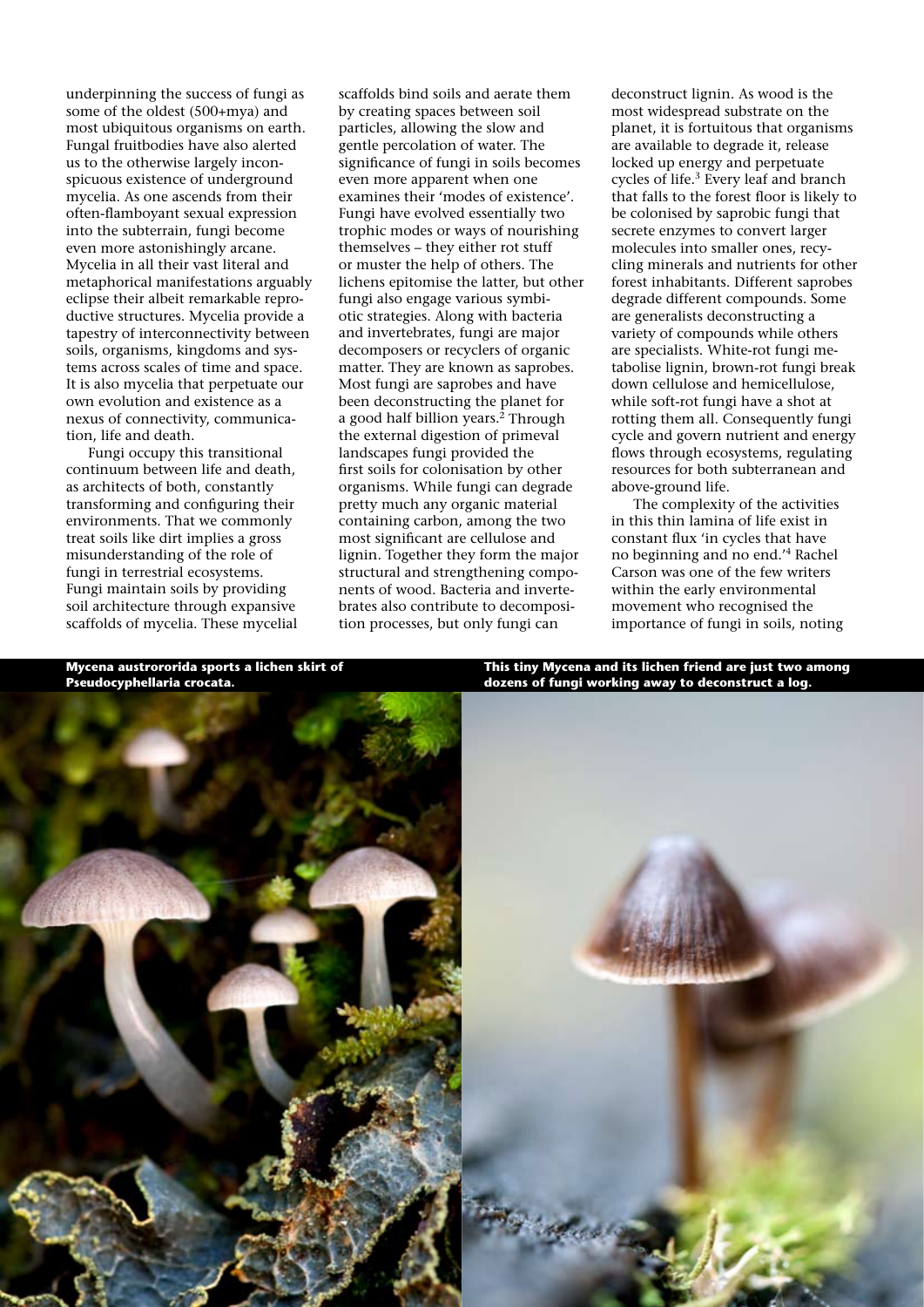'we know too little of the threads that bind the soil organisms to each other and the world'. She recognised the soil community as an inseparable web of interwoven lives, with soil only being viable so long as its inhabitants flourished. Carson published her pertinent message more than half a century ago, yet fungi still slip through the cracks of Australian biodiversity conservation, education and our concepts of what constitutes life. The ways in which we perceive and conceive soil, as Carson showed, affect how we regard it. For example, thinking of soil as a 'surface' can reduce it to a place which is simply 'occupied' or on which things are done. Alternatively, thinking of soil as depths of interactive complexity expands perceptions of its dynamism and necessity. Fungi do much more in than on soil in contributing to the functioning of ecosystems. Anthropologist Tim Ingold describes organisms as inhabiting the world and in doing so contributing to its 'ever-evolving weave' noting that the 'inhabited world, as such, has no surface'.<sup>5</sup> Inhabiting rather than occupying implies active involvement. Recognising the fungal habitat of soil

as active, alive and having agency acknowledges fungi as essential inhabitants.

Along with the challenge of conceptualising the material nature of soil and dirt, they are also richly symbolic, associated with the undesirable, unclean, infertile and uncontrollable. Author Raymond Briggs allied fungi and dirt with the filthy, grotesque and subversive in his character Fungus the Bogeyman. In her influential book *Purity and Danger*, anthropologist Mary Douglas explores the symbolic systems (values) of societal understandings of purity and dirt, famously defining dirt as 'matter out of place' that 'offends against order'6. Dirt as impurity disrupts symbolic order. Such impurities are anomalies that defy boundaries within classificatory social and conceptual systems that strive for order. Symbolic of impurity, darkness and inertia, dirt is undesirable as are its inhabitants. Geomorphologist David Montgomery also describes the topsoil that gets blown or dislocated from agricultural landscapes as soil out of place, as dirt. Dirt is displaced, anonymous and devoid of history. It is the mud on the carpet and the

dirt that becomes airborne behind the tractor. Dirt is the stuff that exists in places we'd rather it weren't. The very act of displacement is why soils are so often regarded as dirt, as inert, rather than as vibrant living systems.

The vitality of matter, of soil, needs our concern, because, says political theorist Jane Bennett 'the image of dead or thoroughly instrumentalized matter feeds human hubris and our earth-destroying fantasies of conquest and consumption'.7 This way of thinking hinders our detecting, our sensing and engaging with the very environments in which fungi exist, those that they create and sustain. Bennett asks us to advocate an aesthetic-affective openness to material vitality, to recognise the energetic vitality of dirt. She considers that the 'figure of an intrinsically inanimate matter' stifles the emergence of a more ecological thinking that is not based on considering matter as a resource or commodity.8 Physical detachment from soil has helped us regard it as dirt. Perhaps only when soil is not regarded as an inert substratum, devoid of life, will fungi also be regarded as something worthy of our consideration. On



**Evidence of fungal decay in action. Parmelia lichen dismantles an old fence post.**